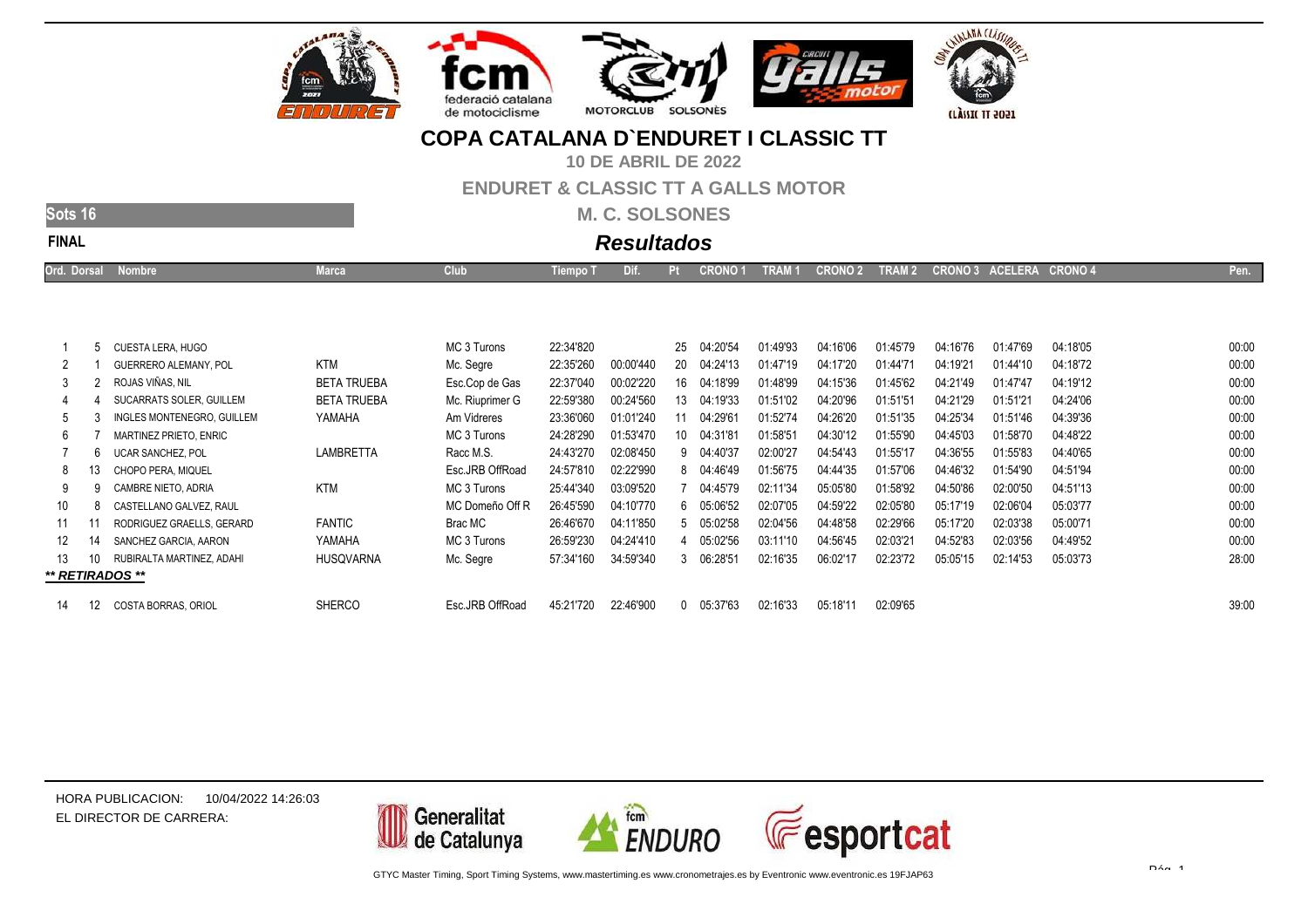

**10 DE ABRIL DE 2022**

#### **ENDURET & CLASSIC TT A GALLS MOTOR**

**M. C. SOLSONES**

| NAI |  |
|-----|--|

|    | Ord. Dorsal Nombre              | Marca      | Club  | Tiempo T  | Dif. | . Pi                                                                                         |          | CRONO 1 TRAM 1 CRONO 2 TRAM 2 CRONO 3 TRAM 3 CRONO 4 |          |          |          |          | Pen.  |
|----|---------------------------------|------------|-------|-----------|------|----------------------------------------------------------------------------------------------|----------|------------------------------------------------------|----------|----------|----------|----------|-------|
|    |                                 |            |       |           |      |                                                                                              |          |                                                      |          |          |          |          |       |
|    |                                 |            |       |           |      |                                                                                              |          |                                                      |          |          |          |          |       |
| 30 | PELLICER CARDELLAT, JOSE MANUEL | <b>KTM</b> | MxBló | 23:12'290 |      | 25 04:28'37                                                                                  | 01:54'22 | 04:23'63                                             | 01:49'59 | 04:22'53 | 01:48'62 | 04:25'33 | 00:00 |
|    |                                 | .          | .     |           |      | المتحديد المقتدين المقترضية المقتدين والمتمالي المستحدين والمتحدد المقترض والمقتدين والمقترض |          |                                                      |          |          |          |          | $  -$ |

|  | 2 31 EFRONI, EYAL           | <b>HUSQVARNA</b> | Mc Corbera   | 23:16'480 |                                                                                      |  |          |          |          |                   | 04:26'67 | 00:00 |
|--|-----------------------------|------------------|--------------|-----------|--------------------------------------------------------------------------------------|--|----------|----------|----------|-------------------|----------|-------|
|  | 3 34 PLANA SERRA. MARC      | KTM              | Mc. Segre    |           | 26:10'200  02:57'910  16  04:59'71  02:10'30  04:55'03  02:10'09  04:53'40  02:06'59 |  |          |          |          |                   | 04:55'08 | 00:00 |
|  | 4 32 VILCHES MARRUECOS, JAN | <b>KTM</b>       | Mc Torrelles |           | 27:31'160  04:18'870  13  04:59'19  02:09'51  05:05'36  02:07'30  04:58'30  02:10'35 |  |          |          |          |                   | 06:01'15 | 00:00 |
|  | 5 33 ABELLAN SANCHEZ, IKER  | <b>KTM</b>       | Brac MC      |           | 32:18'520  09:06'230  11  05:42'13                                                   |  | 02:40'47 | 05:48'83 | 02:35'34 | 05:59'57 02:53'46 | 05:38'72 | 01:00 |

HORA PUBLICACION:10/04/2022 14:04:25EL DIRECTOR DE CARRERA:

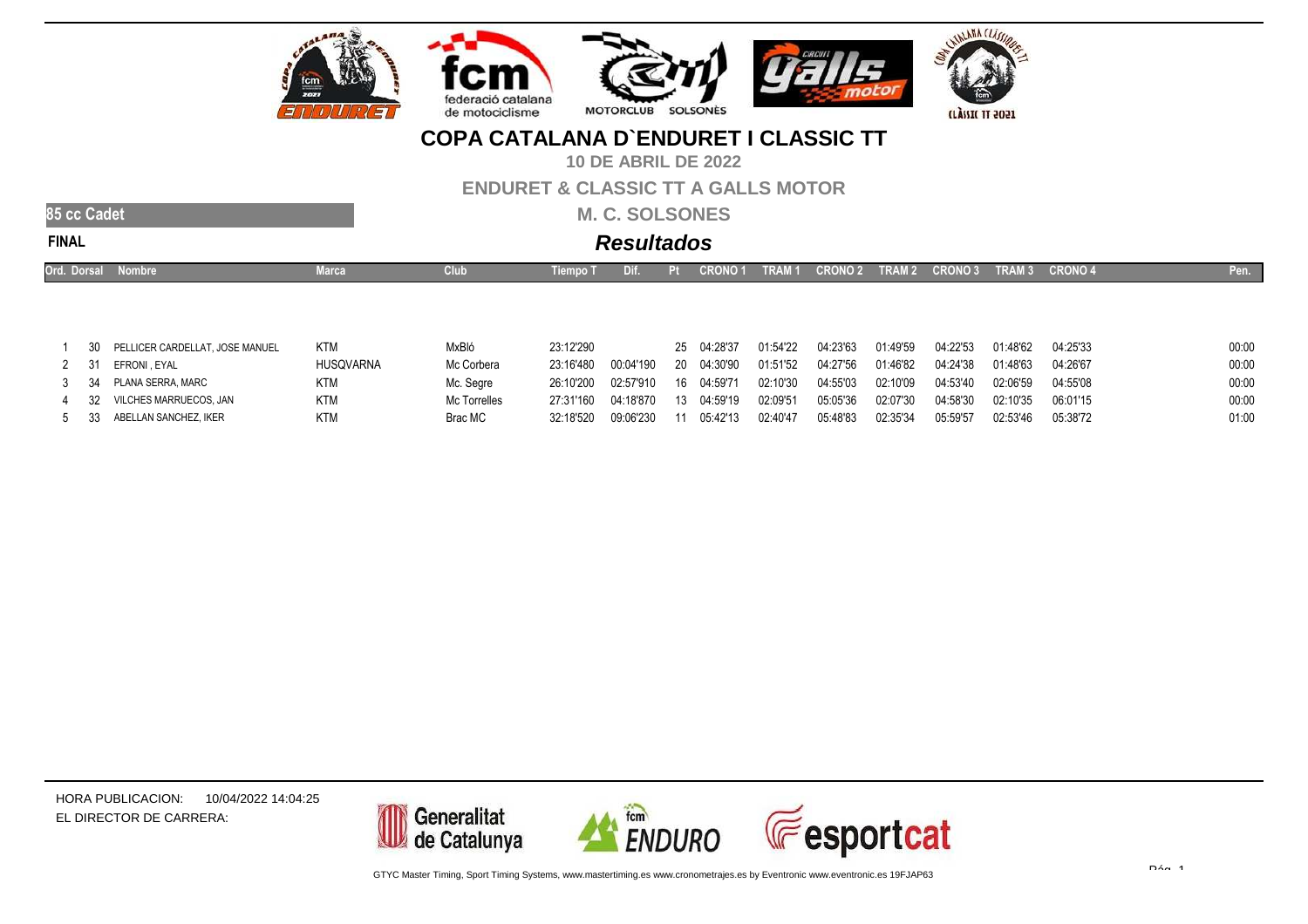

**10 DE ABRIL DE 2022**

#### **ENDURET & CLASSIC TT A GALLS MOTOR**

**M. C. SOLSONES**

|       | <b>ARTIU</b><br>机电压 |
|-------|---------------------|
| FINAI |                     |

# **Resultados**

| Ord. Dorsal | Nombre                     | Marca         | Club             | Tiempo <sup>-</sup> | DJ 1.     |    | <b>CRONO1</b> | <b>TRAM1</b> | <b>CRONO 2</b> | TRAM 2   | <b>CRONO 3</b> | <b>TRAM3</b> | <b>CRONO 4</b> | Pen.  |
|-------------|----------------------------|---------------|------------------|---------------------|-----------|----|---------------|--------------|----------------|----------|----------------|--------------|----------------|-------|
|             |                            |               |                  |                     |           |    |               |              |                |          |                |              |                |       |
|             |                            |               |                  |                     |           |    |               |              |                |          |                |              |                |       |
|             | 50 GODINO GOMEZ, RAMON     | YAMAHA        | Amy Torroella    | 23:41'010           |           |    | 25 04:28'17   | 01:51'90     | 04:36'35       | 01:50'99 | 04:29'61       | 01:50'28     | 04:33'71       | 00:00 |
| 51          | HERNANDEZ RIVERO. SANTIAGO | <b>SHERCO</b> | Independiente    | 24:19'500           | 00:38'490 | 20 | 04:35'62      | 01:58'93     | 04:35'11       | 01:57'48 | 04:37'86       | 01:57'08     | 04:37'42       | 00:00 |
|             | 52 MATARO CAPDEVILA, JOEL  | <b>KTM</b>    | Mc St.Hilari     | 26:00'620           | 02:19'610 | 16 | 05:07'75      | 02:06'09     | 04:46'36       | 01:58'82 | 04:47'84       | 02:09'71     | 05:04'05       | 00:00 |
| 53          | PARRA BARRERA, JOEL        | <b>KTM</b>    | <b>Gm Molins</b> | 27:43'460           | 04:02'450 | 13 | ገ4 58'10      | 03:13'69     | 05:02'52       | 02:11'79 | 04:58'74       | 02:16'23     | 05:02'39       | 00:00 |
|             |                            |               |                  |                     |           |    |               |              |                |          |                |              |                |       |

30:53'950 07:12'940 <sup>11</sup> 05:24'91 02:29'29 05:13'26 02:10'55 05:22'91 02:49'62 05:23'41 02:00

Brac MC<br>MC 3 Turons

555 RODRIGUEZ GRAELLS, ALEIX HUSQVARNA 6<sup>54</sup> PEDRAZA PERALES, JOEL MC 3 Turons 38:32'330 14:51'320 <sup>10</sup> 05:46'89 02:51'99 07:00'03 02:46'09 06:10'61 03:33'05 06:23'67 04:00

HORA PUBLICACION:EL DIRECTOR DE CARRERA:10/04/2022 14:04:43

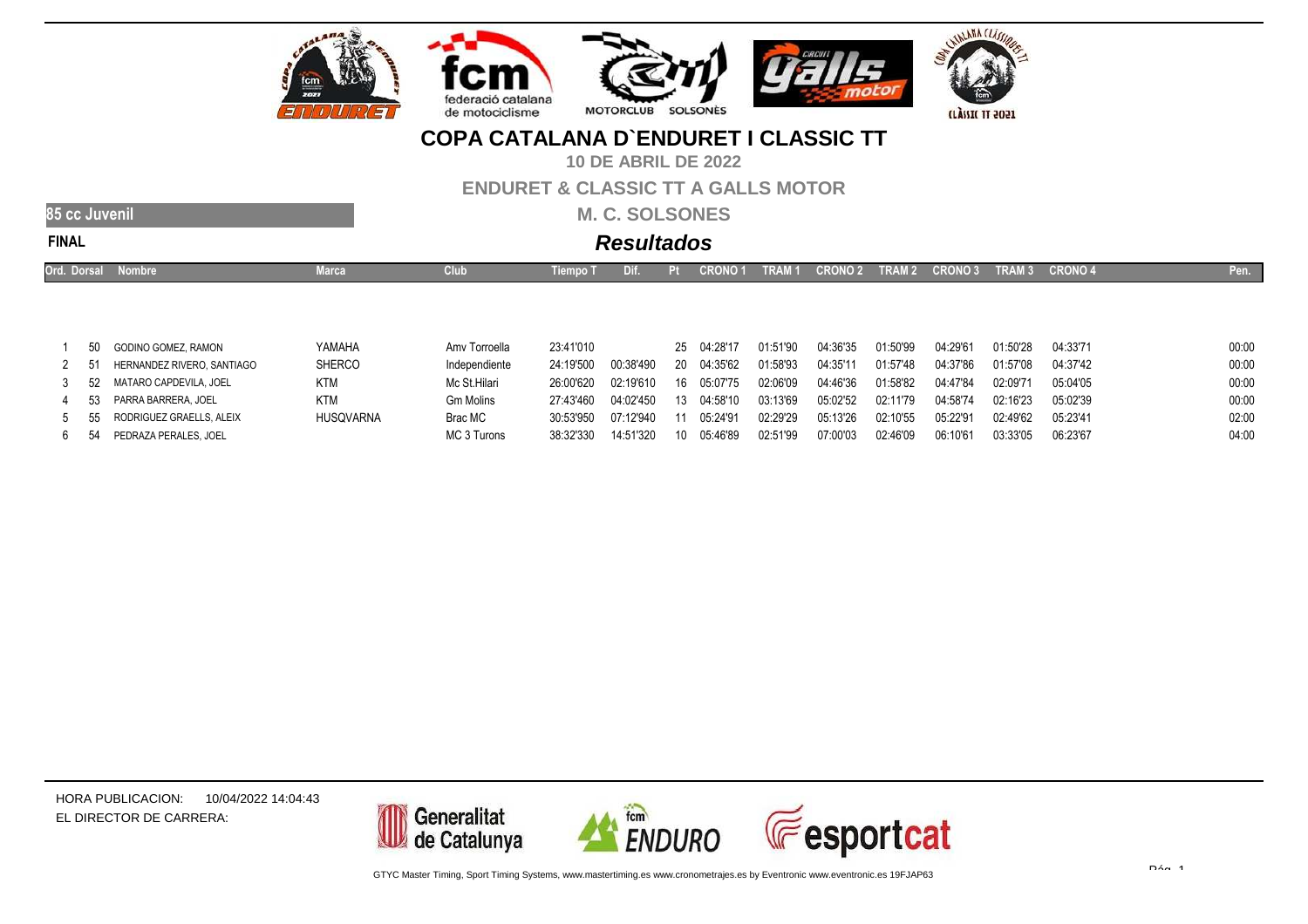







**10 DE ABRIL DE 2022**

**ENDURET & CLASSIC TT A GALLS MOTOR**

**M. C. SOLSONES**

| N<br>ı<br>u |
|-------------|

# **Resultados**

| ⊃rd. ∶<br>Dorsal<br>Nombre | uup | l iempo | התי | CRONO 1<br>_______ | <b>TRAM</b><br><b>STATE OF STATE OF STATE OF STATE OF STATE OF STATE OF STATE OF STATE OF STATE OF STATE OF STATE OF STATE</b> | <b>CRONO 2</b> | <b>TRAM 2</b><br><b>CONTRACTOR</b> | <b>CRONO 3</b> | <b>TRAM3</b><br>and the state of the state of the state of the state of the state of the state of the state of the state of the | CRONO 4 | "len. |
|----------------------------|-----|---------|-----|--------------------|--------------------------------------------------------------------------------------------------------------------------------|----------------|------------------------------------|----------------|---------------------------------------------------------------------------------------------------------------------------------|---------|-------|
|                            |     |         |     |                    |                                                                                                                                |                |                                    |                |                                                                                                                                 |         |       |

|                 | 89 | <b>SERRA TOR, MARC</b>      | <b>KTM</b> | Mc Foc i Fuegu      | 18:23'290 |           | 25 | 04:44'67       | 02:03'42 | 04:44'29 | 02:02'55 | 04:48'36 | 00:00 |
|-----------------|----|-----------------------------|------------|---------------------|-----------|-----------|----|----------------|----------|----------|----------|----------|-------|
| 70<br>2         |    | SABATE ARCAS, PAU           |            | Mc. Segre           | 18:27'240 | 00:03'950 |    | 20 04:54'99    | 02:01'34 | 04:46'63 | 02:01'49 | 04:42'79 | 00:00 |
| 74<br>3         |    | WIC HUERTAS, ERIC           | <b>KTM</b> | Brac MC             | 18:38'260 | 00:14'970 |    | 16 04:55'81    | 02:03'79 | 04:51'14 | 02:01'56 | 04:45'96 | 00:00 |
|                 |    | MASO GOMEZ. NIL             |            | Mc St.Hilari        | 19:30'690 | 01:07'400 |    | 13 04:54'88    | 02:07'52 | 04:58'77 | 02:05'33 | 05:24'19 | 00:00 |
| 5               |    | PLA QUEROL, AITOR           | YAMAHA     | Mec Alcanar         | 20:05'670 | 01:42'380 |    | 11 05:13'42    | 02:21'88 | 05:07'59 | 02:09'26 | 05:13'52 | 00:00 |
| 75<br>6         |    | <b>GONZALEZ TOMAS, JOAN</b> | <b>KTM</b> | Em Castellbisba     | 21:21'440 | 02:58'150 |    | 10 05:05'92    | 02:17'46 | 06:24'10 | 02:12'91 | 05:21'05 | 00:00 |
|                 | 79 | XIVILLE MORENO, ARNAU       | <b>KTM</b> | Brac MC             | 21:45'330 | 03:22'040 |    | 9 05:32'28     | 02:37'74 | 05:42'08 | 02:29'86 | 05:23'37 | 00:00 |
| 8               | 76 | CANET DELGADO, IGNACIO      |            | MC 3 Turons         | 22:54'190 | 04:30'900 |    | 8 05:31'66     | 02:31'77 | 05:49'24 | 02:32'34 | 05:29'18 | 01:00 |
| 9               |    | GUTIERREZ FERNANDEZ, ALEX   | <b>KTM</b> | Brac MC             | 24:09'530 | 05:46'240 |    | 06:13'85       | 02:55'25 | 06:16'55 | 02:36'99 | 06:06'89 | 00:00 |
| 10<br>81        |    | OLIVE GARCIA, JOSEP         | YAMAHA     | Rocco's MC          | 24:31'580 | 06:08'290 |    | 6 06:31'29     | 02:44'40 | 06:19'95 | 02:42'80 | 06:13'14 | 00:00 |
| 78<br>11        |    | SOTO FERRANDIZ. JAIME       |            | P.M.B.              | 25:39'480 | 07:16'190 |    | 5 05:45'18     | 03:15'42 | 06:37'72 | 02:51'87 | 07:09'29 | 00:00 |
| 80<br>12        |    | MARTINEZ PRIETO, JAN        |            | Mc Francolí         | 26:59'160 | 08:35'870 |    | 4 05:48'40     | 03:55'54 | 05:46'85 | 02:37'69 | 05:50'68 | 03:00 |
| 13              | 90 | VILALTA CLUSELLS, BIEL      | YAMAHA     | Mc St.Hilari        | 29:17'160 | 10:53'870 |    | 3 05:58'99     | 02:57'21 | 06:01'01 | 02:58'49 | 06:21'46 | 05:00 |
| 14              | 83 | FEIXAS ROMEU, PEP           | <b>KTM</b> | <b>MC Canyelles</b> | 35:46'450 | 17:23'160 |    | 2 06:50'92     | 03:13'08 | 07:05'74 | 04:03'11 | 06:33'60 | 08:00 |
| 85<br>15        |    | <b>TORRAS VILALTA, GIL</b>  | YAMAHA     | Ausio Racing T.     | 36:37'420 | 18:14'130 |    | 07:35'84       | 02:57'14 | 06:10'12 | 03:14'46 | 06:39'86 | 10:00 |
| 16<br>84        |    | RUBIRALTA MARTINEZ. JANAK   | <b>KTM</b> | Mc. Segre           | 38:47'720 | 20:24'430 |    | 06:26'21       | 03:31'25 | 07:27'83 | 02:55'95 | 06:26'48 | 12:00 |
|                 |    | *** DESCLASIFICADOS ***     |            |                     |           |           |    |                |          |          |          |          |       |
|                 |    |                             |            |                     |           |           |    |                |          |          |          |          |       |
| 17              |    | 73 RUBIO CABA (15.2.7)      |            | Mc. Segre           | 18:33'240 |           |    | 04:44'17       | 02:03'65 | 04:50'74 | 02:04'88 | 04:49'80 | 00:00 |
| 18              |    | 82 GARBI OCAÑ (15.2.7)      |            | Brac MC             | 29:43'790 |           |    | 06:51'11       | 03:18'87 | 06:58'63 | 03:38'84 | 06:56'34 | 02:00 |
|                 |    |                             |            |                     |           |           |    |                |          |          |          |          |       |
| ** RETIRADOS ** |    |                             |            |                     |           |           |    |                |          |          |          |          |       |
|                 |    |                             |            |                     |           |           |    |                |          |          |          |          |       |
| 88<br>19        |    | MARTIN CATALAN, PABLO       | <b>KTM</b> | Brac MC             | 52:33'000 | 34:09'710 |    | $0$ $07:03'45$ | 03:29'41 | 07:16'35 | 05:43'79 |          | 29:00 |
| 20<br>87        |    | FERNANDEZ CASTRO, AXEL      | <b>KTM</b> | MC 3 Turons         | 45:58'910 | 27:35'620 |    | 0 06:44'29     | 03:36'43 | 06:38'19 |          |          | 29:00 |

HORA PUBLICACION:10/04/2022 14:05:05

EL DIRECTOR DE CARRERA:





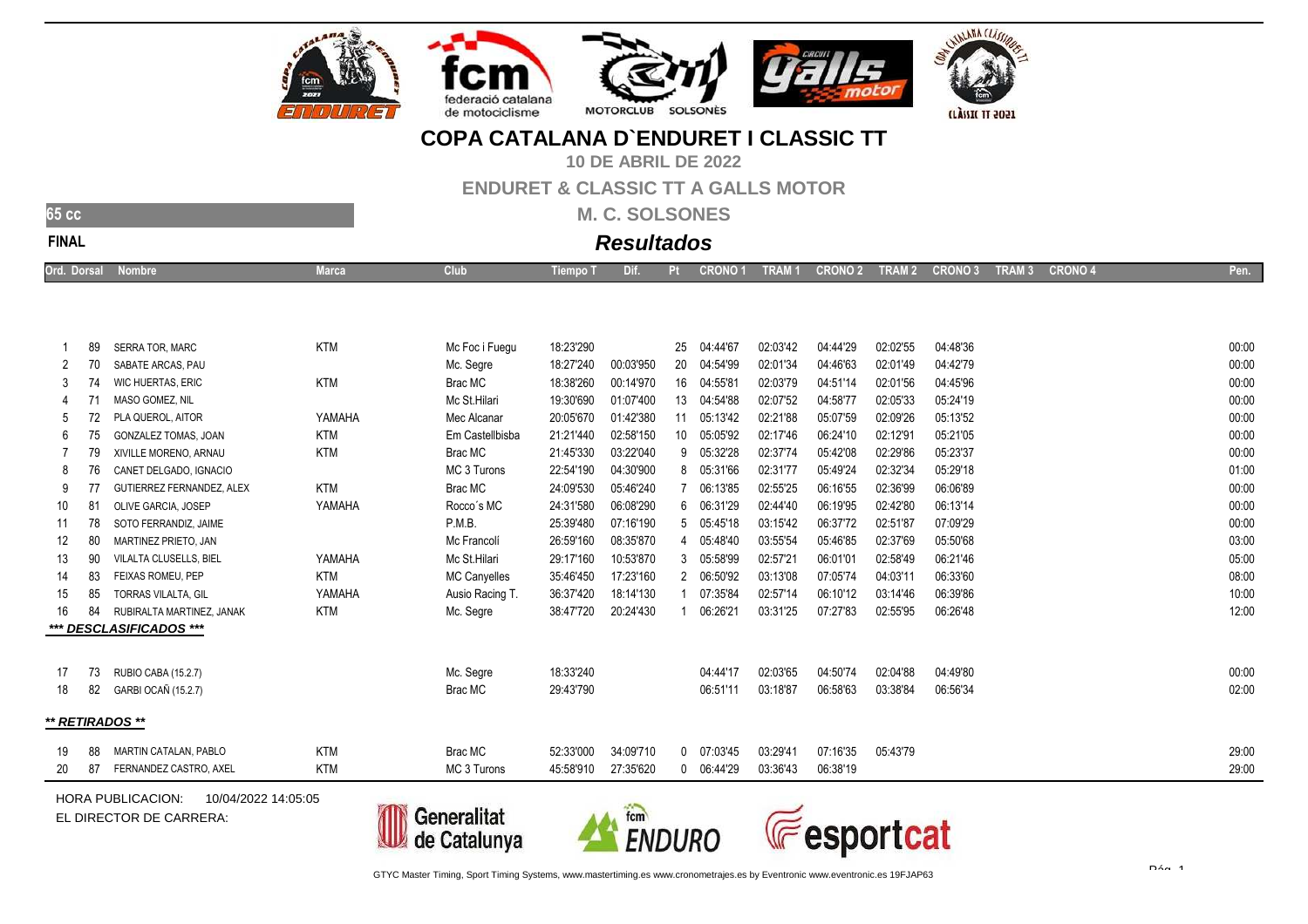

**10 DE ABRIL DE 2022**

**ENDURET & CLASSIC TT A GALLS MOTOR**

 **M. C. SOLSONESResultados**

**65 ccFINAL**

| Ord. Dorsal N | <b>Nombre</b>         | Marca | Club         | Tiempo 1 | Dif. | CRONO <sub>1</sub> | TRAM 1 CRONO 2 \ | TRAM <sub>2</sub> | CRONO 3 TRAM 3 | <b>CRONO 4</b> | Pen. I |
|---------------|-----------------------|-------|--------------|----------|------|--------------------|------------------|-------------------|----------------|----------------|--------|
| ົາ1<br>- 86   | BERENGUER LOPEZ, IKER |       | Mc Torrelles |          | N/D  |                    |                  |                   |                |                | 38:00  |

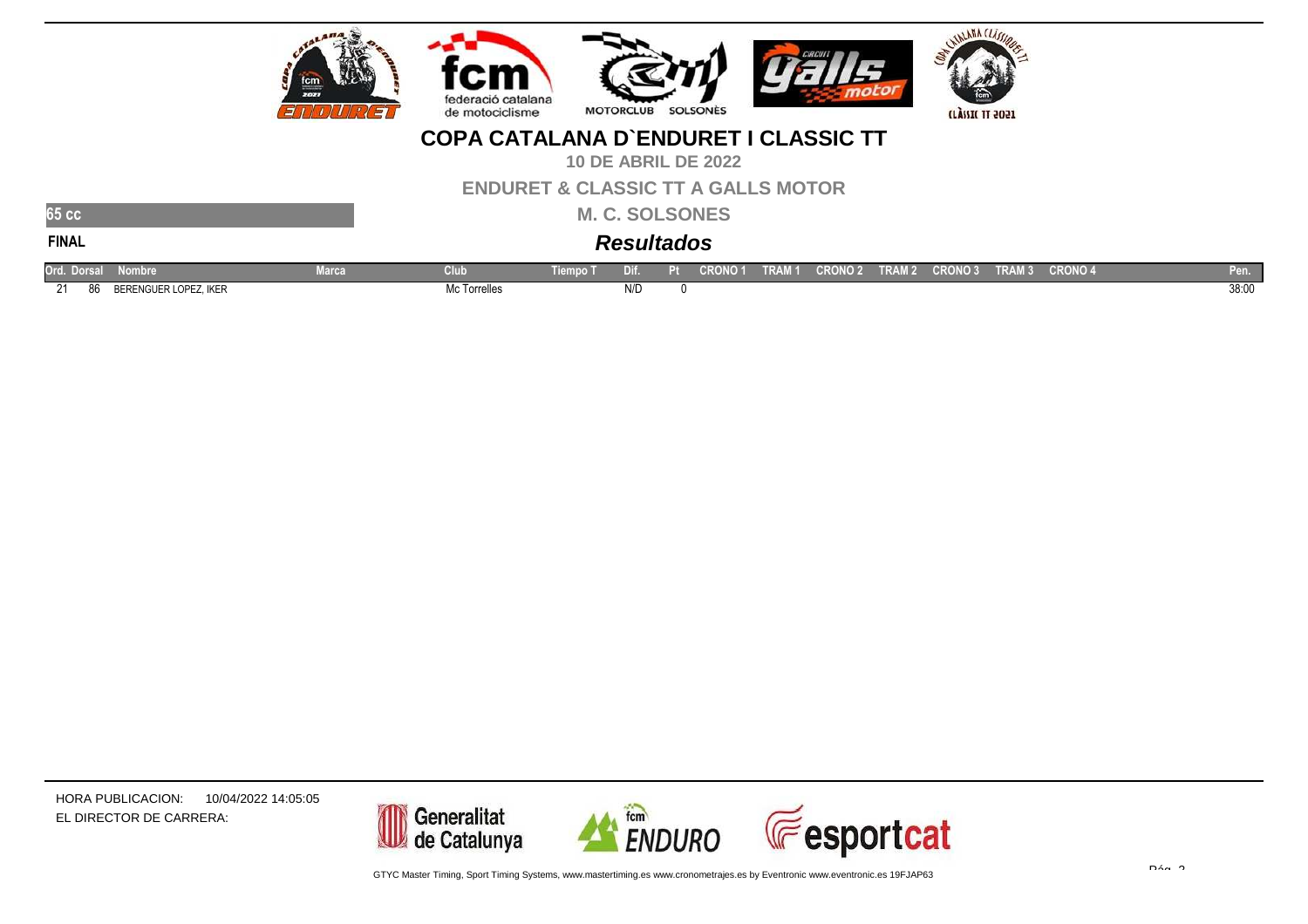

**10 DE ABRIL DE 2022**

#### **ENDURET & CLASSIC TT A GALLS MOTOR**

**M. C. SOLSONES**

| mili  |
|-------|
| FINAI |

# **Resultados**

| Ord. Dorsal |      | <b>Nombre</b>                 | Marca            | <b>Club</b>     | <b>Tiempo T</b> | Dif.      | Pt | <b>CRONO</b> | TRAM     | <b>CRON</b> | TRAM <sub>2</sub> | <b>CRONO3</b> | TRAM <sub>3</sub> | <b>CRONO 4</b> | Pen.  |
|-------------|------|-------------------------------|------------------|-----------------|-----------------|-----------|----|--------------|----------|-------------|-------------------|---------------|-------------------|----------------|-------|
|             |      |                               |                  |                 |                 |           |    |              |          |             |                   |               |                   |                |       |
|             |      |                               |                  |                 |                 |           |    |              |          |             |                   |               |                   |                |       |
|             |      |                               |                  |                 | 18:33'980       |           |    | 25 04:43'20  |          | 04:46'52    | 02:02'53          | 04:49'51      |                   |                | 00:00 |
|             | 100  | GONZALEZ TOMAS, ANNA          | <b>KTM</b>       | Em Castellbisba |                 |           |    |              | 02:12'22 |             |                   |               |                   |                |       |
| 2 102       |      | GODINO GOMEZ, ADELA           | KTM              | Amy Torroella   | 21:06'640       | 02:32'660 | 20 | 05:23'35     | 02:20'11 | 05:26'02    | 02:23'60          | 05:33'56      |                   |                | 00:00 |
| 3.          | -101 | CONESA SANCHEZ. IRENE         | <b>HUSQVARNA</b> | Em Castellbisba | 21:12'740       | 02:38'760 | 16 | 05:32'75     | 02:25'04 | 05:31'65    | 02:20'08          | 05:23'22      |                   |                | 00:00 |
|             | 105  | <b>GRIFELL RIERA, CARLA</b>   | YAMAHA           | Mc Llucanes     | 21:43'170       | 03:09'190 | 13 | 05:27'22     | 02:36'31 | 05:37'61    | 02:41'52          | 05:20'51      |                   |                | 00:00 |
| 5 103       |      | <b>GALLARDO OLLER, ALEXIA</b> | <b>KTM</b>       | Mc. Segre       | 21:47'640       | 03:13'660 | 11 | 05:29'54     | 02:35'38 | 05:33'53    | 02:31'41          | 05:37'78      |                   |                | 00:00 |
| 6 104       |      | CASTELLANO GALVEZ. CARLA      |                  | MC Domeño Off R | 24:36'420       | 06:02'440 | 10 | 06:26'91     | 02:52'81 | 06:06'90    | 02:57'82          | 06:11'98      |                   |                | 00:00 |
|             | 107  | ARQUES GALIMANY, CLAUDIA      |                  | Granota Endurer | 40:37'500       | 22:03'520 | 9  | 07:37'21     | 03:53'71 | 07:41'82    | 03:29'18          | 07:55'58      |                   |                | 10:00 |
|             |      | *** DESCLASIFICADOS ***       |                  |                 |                 |           |    |              |          |             |                   |               |                   |                |       |
|             |      |                               |                  |                 |                 |           |    |              |          |             |                   |               |                   |                |       |

| 07:39'01<br>03:33'70<br>07:39'22<br>03:29'15<br>8 106 AMOR BERTO (15.2.7)<br>33:03'410<br>07:42'33<br>MC Circuit Móra<br><b>KTM</b> | 03:00 |
|-------------------------------------------------------------------------------------------------------------------------------------|-------|
|-------------------------------------------------------------------------------------------------------------------------------------|-------|